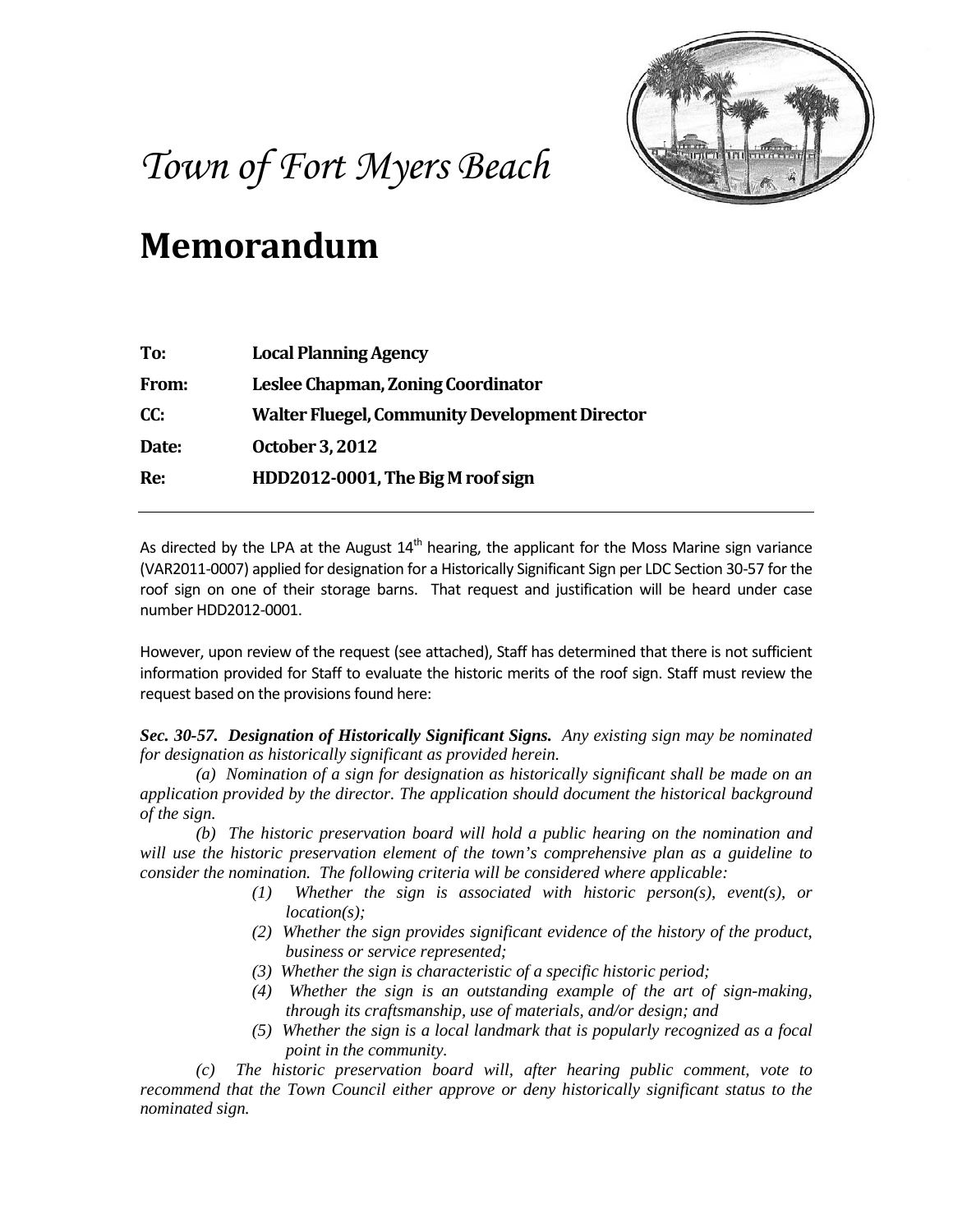*(d) Following the historic preservation board public hearing, the Town Council will hold a public hearing to consider the nomination. In order to approve the designation of a sign as historically significant, the Town Council must find that the sign meets one or more of the criteria in § 30-57(b) and is consistent with the Town comprehensive plan historic preservation element.*

*(e) A sign that has been designated historically significant may remain as a legal nonconforming sign notwithstanding the provisions of §30-56 (non-conforming signs). If a sign that has been designated as historically significant is damaged or destroyed, it may be reconstructed, but such reconstruction must duplicate in all respects the sign that was damaged or destroyed.*

The applicant's request is probably best considered under the provision of 30-57(b)(5) and possibly (b)(2) if there is enough evidence to support it. Specifically, Staff is looking for more confirmation as to the historic nature of the roof sign, particularly if there is photographic evidence of the sign dating back to the late 1960s.

Staff is requesting that LPA continue the application request to allow the applicant time to conduct further research on the historic nature of the roof sign. Staff recommends at continuance to the December 11, 2012 LPA meeting with materials due to Staff by November 13, 2012.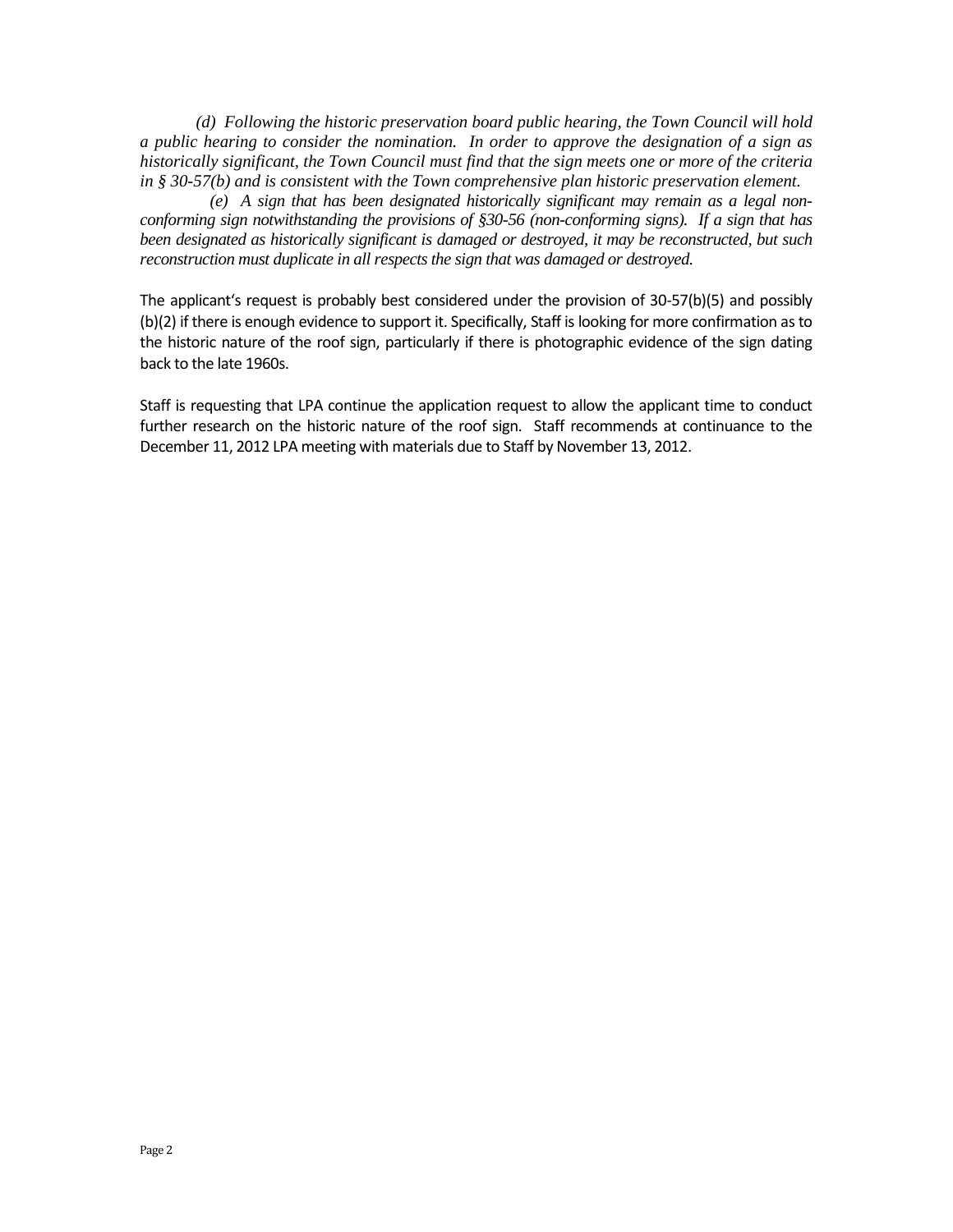

Town of Fort Myers Beach 2523 Estero Blvd Fort Myers Beach Fl

Re: Moss Marine "Big M" Roof Sign Designation of Historically Significant sign Strap #24-46-23-W3-00027.0000 450 Harbor Ct. Fort Myers Beach Fl, 33931

To Whom it May Concern,

Please accept this letter as our formal request to have the roof sign on our a/b barn deemed historical significant to the Town of Fort Myers Beach. We believe that the roof sign qualifies for this historic designation under the provisions found in Chapter 30, Section 30-57(b)2 of the Town's Land Development Code.

Attached is an informational history of the property, which should help determine if we qualify for such determination.

Sincerely yours,

Emily McDaniel

Emily McDaniel

For George Freeland and Moss Marine

450 Harbor Ct Fort Myers Beach Fl T 239-765-6677 F 239-765-6612 www.mossmarine.com